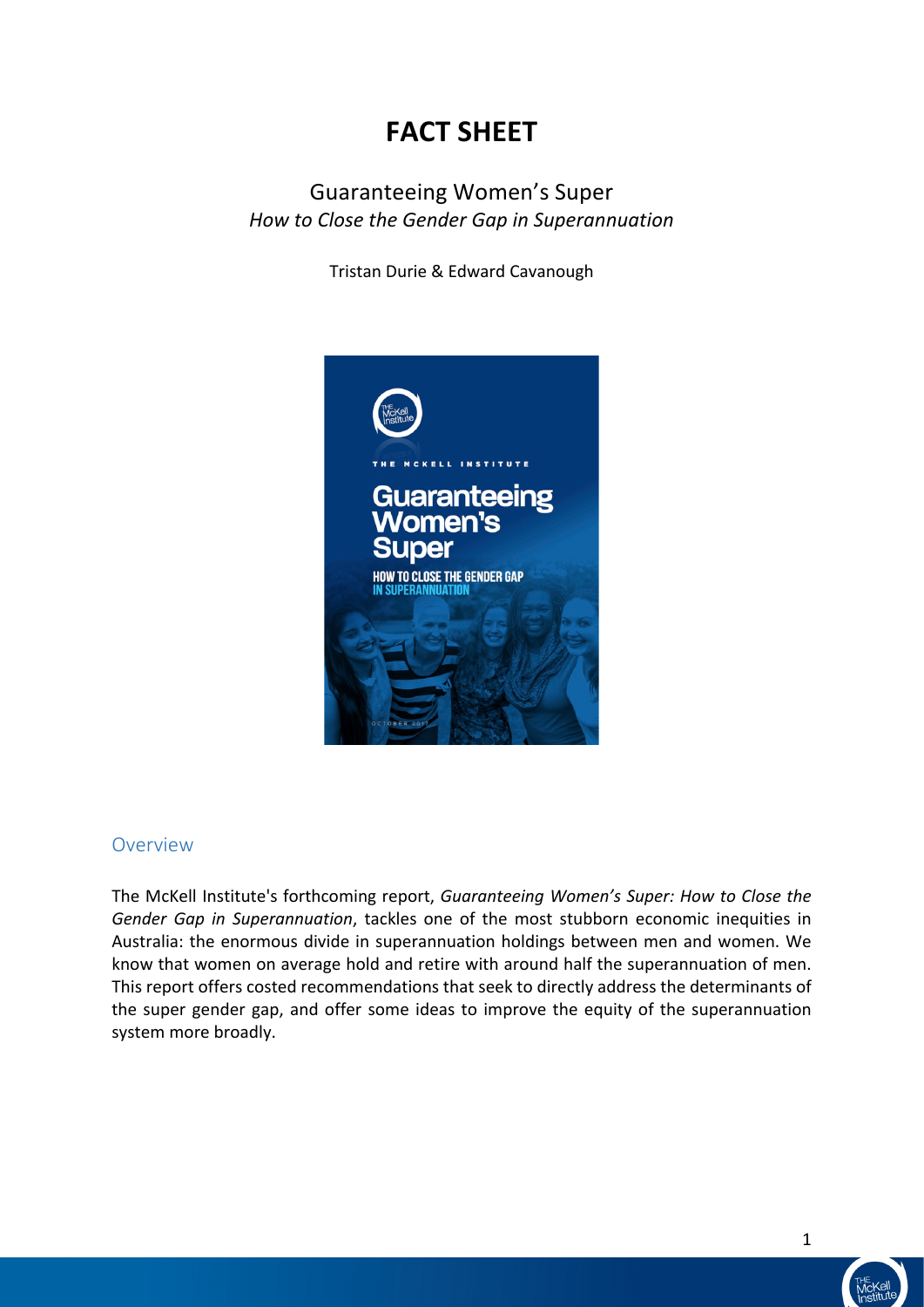### Key Points

- Women retire with around half the superannuation as men. Even more alarming, the median superannuation balance for women is around \$28,000, while for men it is around \$100,000.
- Superannuation policy has been *gender blind*. There have been few policy responses specifically focused on addressing the shortfall in women's super during key life-phases, such as early motherhood. Existing policy settings will perpetuate the existing gender gap in superannuation.
- Recent reform efforts have focused on superannuation taxation reform. This should be welcomed, but these changes do not directly address the shortfall in women's superannuation.
- **This challenge is an urgent one.** Without a dramatic improvement in the average holdings of women, age pension costs will continue to rise sharply for decades, constraining the Commonwealth's ability to allocate resources elsewhere.
- The gender wage gap plays a significant role, but this report focuses on improving super contributions for women while they are on maternity leave and are receiving other forms of government payments.
- Superannuation is still in its infancy. Compulsory super was mandated 25 years ago. Its successes should be praised. But its course should be corrected now, as for half the population, it is not meeting its mandate to replace the age pension as the primary source of retirement income.
- There is no single policy adjustment that will fix this. This is a complex and long term issue. It will take a series of targeted measures and ongoing monitoring to ensure that this issue is dealt with.
- Overcoming this challenge will cost money, but its an investment. Our modeling demonstrates that for every dollar applied to our proposals, the government will save around two dollars over the longer term in reduced age pension expenditure.
- This report puts forward 8 recommendations. The first four are costed policies that aim to increase the contributions into women's super accounts during key life phases where they would otherwise simply miss out. The remaining recommendations are more general in nature.

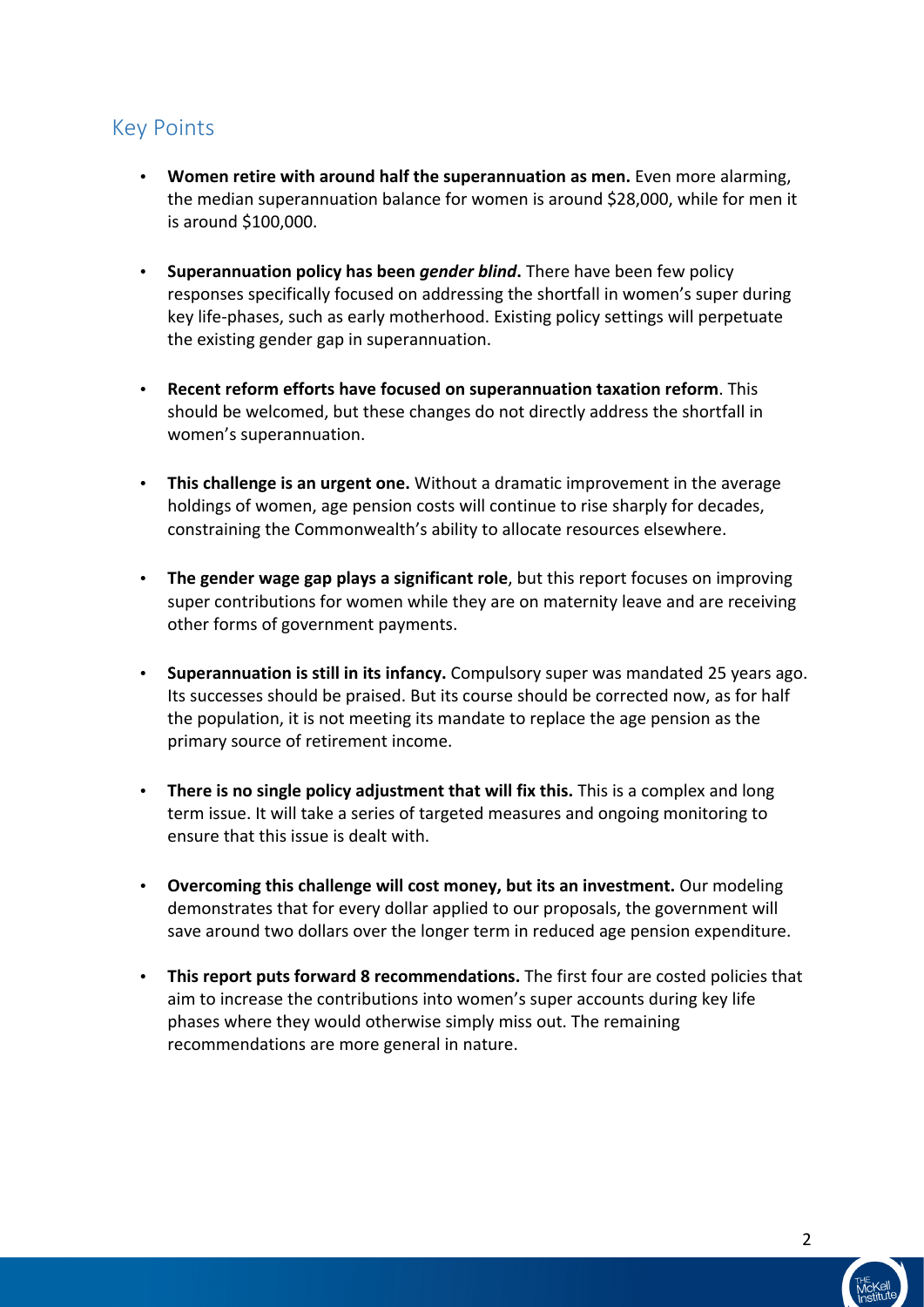### Key Recommendations

- **Recommendation 1: Pay new parents receiving Commonwealth Paid Parental Leave a super contribution up to the equivalent of 12 per cent of the** *annual* minimum wage.
	- This would increase the average women's superannuation by around  $$12,500$ at retirement.
	- This could cost about \$3,500 per person for the government, but deliver a long term saving in reduced age pension costs.
	- This would benefit the 165,000 women on Commonwealth maternity payments.
	- Could be delivered as a lump sum into super accounts.
	- This would be significantly more affordable than the baby bonus (which was \$5000 per child, in law between 2004-2013).
	- Would cost around \$667 million p/a.
- Recommendation 2: Pay superannuation at the scheduled rate of 12 per cent on **Commonwealth Parenting Payments.** 
	- About 356,000 people receive parenting payments that do not include superannuation. 95.6 per cent of these recipients are women.
	- Less than 20 per cent of these recipients earn more than \$250 a fortnight in employment income, meaning they effectively go without any superannuation.
	- This will cost about \$2,300 per year per recipient.
	- For a woman in her 30s, this annual super payment will be worth about \$7500 at retirement.
	- The policy will cost approximately  $$658$  million p/a.
- Recommendation 3: Pay superannuation at the scheduled rate of 12 per cent on **Commonwealth Carer Payments.** 
	- Women who extend their time out of the workforce due to caring responsibilities face an extended period without any super contributions.
	- This policy would cost around \$2800 per person and benefit 264,000 Australians.
	- This policy would improve recipients' superannuation by about \$9000 for every year they receive a carers allowance.
	- This policy will cost the government around \$1 billion  $p/a$ .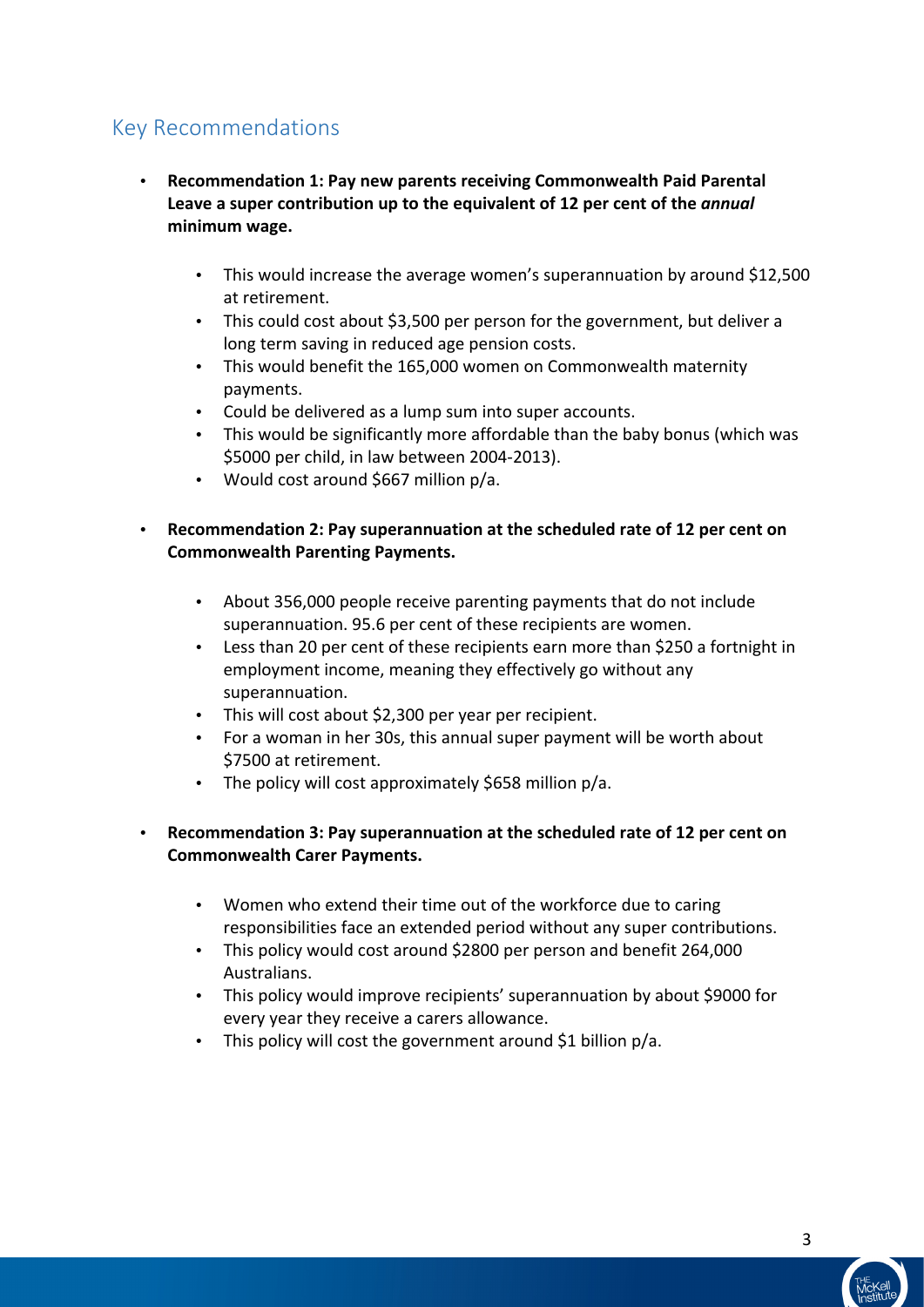- Recommendation 4: Remove the \$450 per month threshold before employers **must pay the Superannuation Guarantee** 
	- Women disproportionately find themselves in this earning bracket, particularly while doing short term work or occasional contracting during early motherhood.
	- The ATO believes this would simplify employers paperwork, countering the argument in favour of the threshold.
	- This may seem really small, but for a woman working these odd jobs over 4 years on parenting payments, this change could boost her super balance by around \$6400 by retirement.
	- This policy will not cost the government any money.

### Overview of Costed Policies

- Collectively, these policies would cost around \$2.25 billion.
- While not completely solving the gender gap in super, these proposals could boost the average woman's annual income stream by about \$4100 in today's dollars throughout retirement.